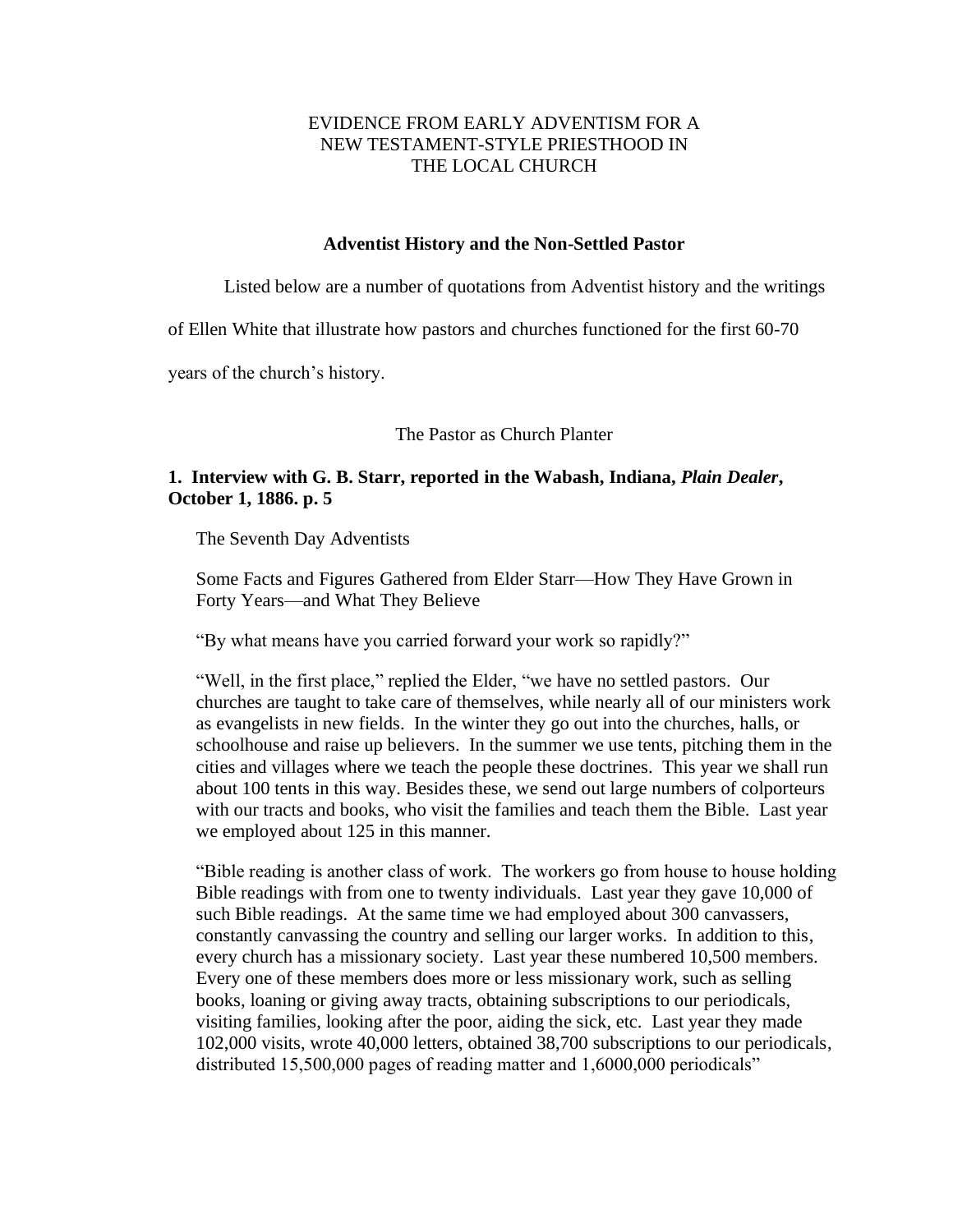## **2.** *Seventh-day Baptist Sabbath Recorder***, December 28, 1909 reported in** *Review and Herald***, January 14, 1909**

"All Seventh-day Adventist clergymen are missionaries—not located pastors—

and are busy preaching, teaching, and organizing churches the world over."

# **3. George I. Butler Replies to Elder Canright's Attacks on Seventh-day Adventists, "Assumption of Facts" (Battle Creek: Review and Herald, 1888 and 1895, p. 24**

In the quotation taken from the Kalamazoo Telegraph, we find this statement: At the time he [Canright] dissolved his connection with them, he had the charge of eighteen churches in Michigan. The facts in this case are these: Seventh-day Adventist churches in Michigan maintain their regular worship without the assistance or any located pastors, having our entire ministry free to act as evangelists in new fields. As a consequence, many of our churches pass long periods without any preaching, and consequently conference committees aim to arrange the labor in the State so that ministers will occasionally be at liberty to visit the churches, to help and encourage, them in the Christian life by a few meetings. At a general meeting for the state of Michigan, held at Ithaca during the closing days of 1886, Elder C. was present, and it was there arranged that the minister of the State should spend a little time not favorable for other work in making brief visits to the churches, each one being requested to take a certain district, so that the whole State might be covered. The district which Eld. Canright was requested to visit, though no special charge was committed to him, contained, we presume, eighteen churches; we take his count for it. To enter upon this duty he left his work in the College, to which he never returned, and commenced the visitation of these churches, which he never completed. And this is the extent of his 'charge' of eighteen churches.

> Ellen White's Endorsement of This Clergy Role/Church Planting Strategy

## **4. Christian Service, p.61**

As churches are established, it should be set before them that it is even from among them that men must be taken to carry the truth to others, and raise up new churches; therefore they must all work, and cultivate to the utmost the talents that God has given them, and be training their minds to engage in the service of their Master.

## **5. "Go Ye Into All the World,"** *Review and Herald***, June 11, 1895**

There has been too much spiritual energy expended in the church at Battle Creek. Those who have listened to the precious truth that has been pouring forth is such a free manner as it has there, have generally failed to receive or to appreciate the light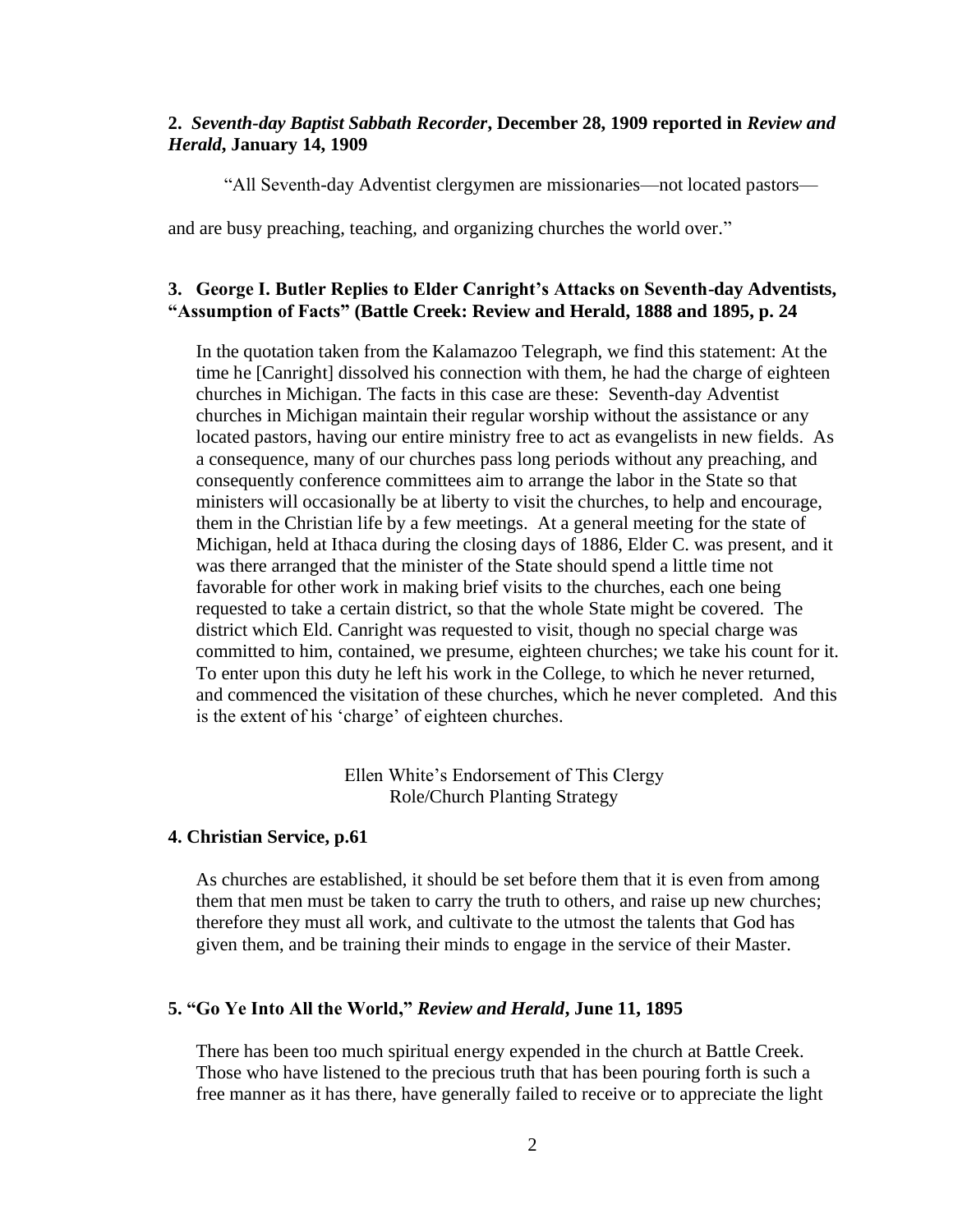given. They have failed to communicate what they have received. The persons who have been attending the ministerial institutes, have had presented before them line upon line, and precept upon precept, here a little, and there a little. But they have failed to receive any great benefit, because they have not imparted the light to others. The great outlay caused by these institutes, which have been held so often, would have brought far better returns if expended in maintaining the ministers in some part of God's neglected vineyard where there are no Sabbath-keepers. If the large churches settled in some of our cities were scattered to the four quarters of the globe, they might reveal how much the truth they have appropriated has to do with the shaping of individual character, and many eyes would be opened to behold the light of the truth. As they saw the great ignorance existing among the people, they would realize that there is work, solid, earnest work, for all in the neglected portions of the Lord's vineyard. If they were sons and daughters of God indeed, they would see that there is need of decided effort to reach the heathen in America as well as in heathen lands. The gospel is to go to every nation, tongue, and people, and ministers are not to devote their labors so entirely to the churches which know the truth. Both ministers and people lose much by following this method of labor. It is by engaging in earnest work, by hard painful experience, that we are enabled to reach the men and women of our cities, to call them in from the highways and byways of life. But many of our people are surfeited with the privileges they have enjoyed, and have lost the sense of the value of human souls.

#### **6.** *Review and Herald***, May 7, 1889**

Do not depend on the ministers to do all the work in your church and neighborhood. The pastors must seek the lost sheep, and you must help them; and while the ministers are called to labor in other parts of the vineyard, the people of God must have light in themselves, speaking to each other in psalms and hymns and spiritual songs, singing with grace in our hearts and making melody unto the Lord. While you should respect the ministers highly for their work's sake, you must not trust them as your saviors, but build yourselves up in the most holy faith. When you assemble in the house of God, tell your experiences, and you will grow stronger. While you speak in meeting, you are gaining an education that will enable you to labor for others.

### **7. "The Work in Greater New York,"** *Atlantic Union Gleaner***, January 8, 1902**

There should not be a call to have settled pastors over our churches, but let the lifegiving power of the truth impress the individual members to act, leading them to labor interestedly to carry on efficient missionary work in each locality. As the hand of God, the church is to be educated and trained to do effective service. Its members are to be the Lord's devoted Christian workers.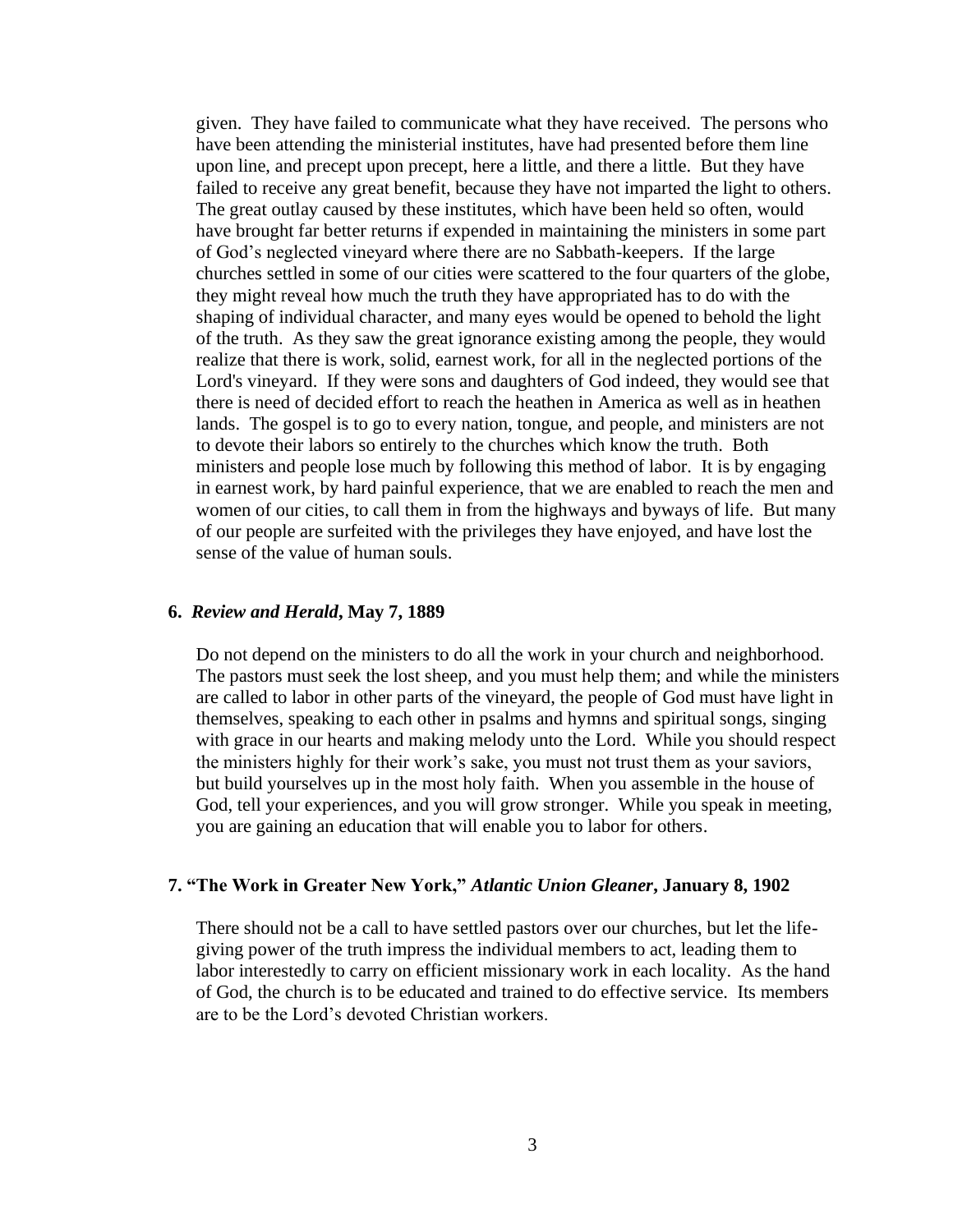#### **8.** *Review and Herald***, October 27, 1910**

God calls for pastors and teachers and evangelists. From door to door His servants are to proclaim the gospel message. The knowledge of present truth is not to lead those who receive it to settle down and colonize; it is to lead them into new places.

#### **9. Loma Linda Messages, p. 179-180**

 It has often been presented to me that there should be less sermonizing by ministers acting merely as local pastors of churches, and that greater personal efforts should be put forth. Our people should not be made to think that they need to listen to a sermon every Sabbath. Many who listen frequently to sermons, even though the truth be preached in clear lines, learn but little. Often it would be more profitable if the Sabbath meetings were of the same nature as a Bible class study.

#### **10. Testimonies for the Church, Volume 6, pp. 29 & 30**

An American business man [sic], who was an earnest Christian, in conversation with a fellow work, remarked that he himself worked for Christ twenty-four hours of the day. 'In all my business relations,' he said, 'I try to represent my Master. As I have opportunity, I try to win others to Him. All day I am working for Christ. And at night, while I sleep, I have a man working for Him in China.' In explanation, he added: 'In my youth I determined to go as a missionary to the heathen. But on the death of my father I had to take up his business in order to provide the family. Now, instead of going myself, I support a missionary. In such a town of such a province of China, my worker is stationed. And so, even while I sleep, I am, through my representative, still working for Christ.'

Are there not Seventh-day Adventists who will do likewise? Instead of keeping the ministers at work for the churches that already know the truth, let the members of the churches say to these laborers: 'Go work for souls that are perishing in darkness. We ourselves will carry forward the services of the church. We will keep up the meetings, and, by abiding in Christ, we will maintain spiritual life. We will work for souls that are about us, and we will send our prayers and our gifts to sustain the laborers in more needy and destitute fields.

#### **11.** *Pacific Union Recorder***, Dec. 4, 1902**

God desires His workers to make the world their field of labor, rather than to work only for those who already know the truth. Never did the Lord Jesus confine His labors to one place. We read of Him that He 'went about all Galilee, teaching in their synagogues, and preaching the gospel of the kingdom….'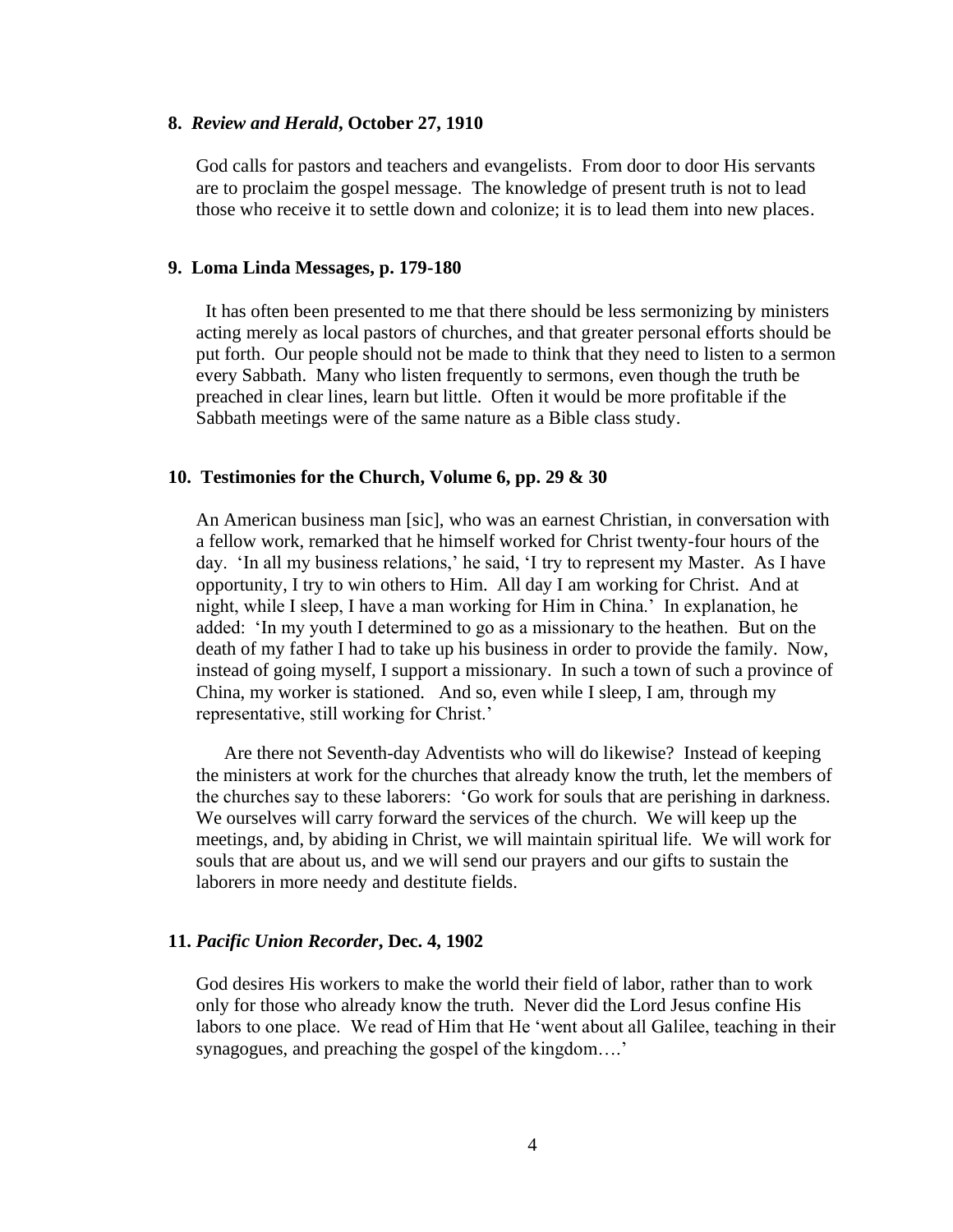## **12.** *6 Manuscript Release***, p. 200, paragraph 3—a letter to A.T. Jones and Prescott, June 7, 1894**

We are to labor interestedly for the whole human family. Much more time has been devoted to instructing those who already know the truth than is consistent to devote to them; for in this way the ignorant, and those who are in error, and who know not of the light heaven has sent, and the provision heaven has made for the salvation of their souls, are robbed of the message of the gospel.

Christ said, 'I came not to call the righteous but sinners to repentance.' We should do very much more to carry the light into 'regions beyond' that sinners may be converted to the truth. Many of those who profess to believe the truth, have heard a great deal from the Scriptures, have had golden opportunities and valuable privileges. Because of the abundance of privileges that have been given them they have not valued them as they should, or appropriated the truth to their souls as they should. Had the people had less instruction, and had unbelievers had a great deal more, it would have been more after the order of God. The living testimony should have been borne, and regular organized efforts should have been made in every church, and persons should have been set to work for those who are unbelievers. Christian growth is promoted by active work for others.

## The Pastor as Trainer/Equipper

Ellen White defined the pastoral role as trainer/equipper when working with

existing churches, so that when the people are trained, the pastor can resume church

planting.

#### **13. Testimonies for the Church, Vol. 7, p. 20**

"Let the minister devote more of his time to educating than to preaching. Let him

teach the people how to give to others the knowledge they have received."

#### **14. Testimonies for the Church, Vol. 7, p. 21**

"It is not the Lord's purpose that ministers should be left to do the greatest part of the work of sowing the seeds of truth"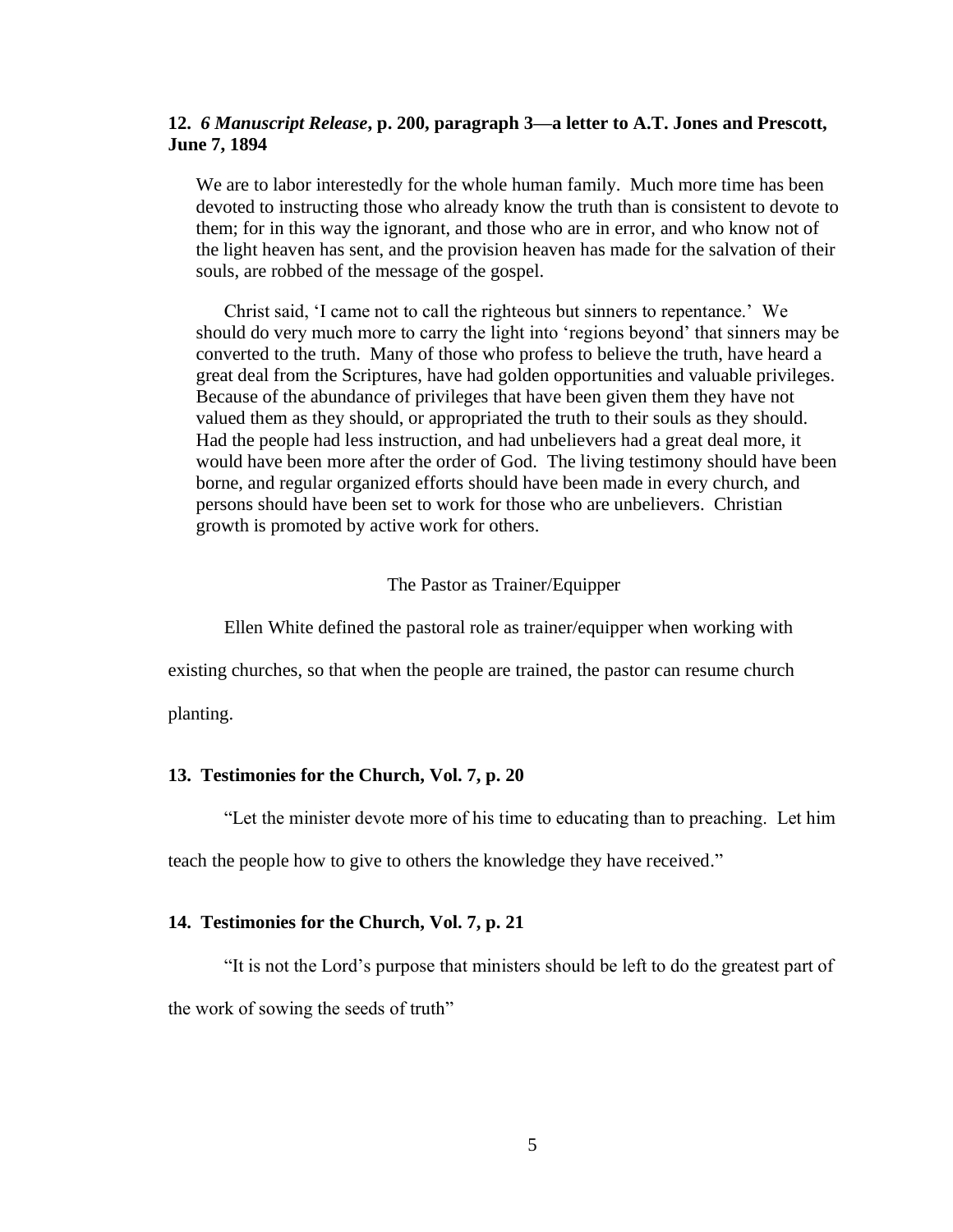#### **15. Gospel Workers, p. 196**

"In laboring where there are already some in the faith, the minister should at first seek

not so much to convert unbelievers, as to train the church members for acceptable co-

operation."

## **16. Testimonies for the Church, Vol. 7, p. 18**

God has not given His ministers the work of setting the churches right. No sooner is this work done, apparently, than it has to be done over again. Church members that are thus looked after and labored for become religious weaklings. If nine tenths of the effort that has been put forth for those who know the truth had been put forth for those who have never heard the truth, how much greater would have been the advancement made!

### **17.** *Review & Herald***, March 11, 1902, para. 9**

The Lord will not approve of ministers' spending much of their time with churches that already believe the truth. When they preach to those who understand the truth for this time, and labor with them, devoting their time to the flock, they teach the people to depend upon them in their various perplexities. It is needful that our churches should be visited by ministers, but the churches must not expect that the minister is to hold them up, and make them believe. By such a course, the church is weakened rather than strengthened. Ministers have a work to do that will call them forth from believing companies, for they are to preach in 'regions beyond', and bear the warning message to those who have never heard the truth for this time.

#### **18. Evangelism, p. 113**

Sometimes ministers do too much; they seek to embrace the whole work in their arms. It absorbs and dwarfs them; yet they continue to grasp it all. They seem to think that they alone are to work in the cause of God, while the members of the church stand idle. This is not God's order at all.

### **19. Testimonies for the Church, Vol. 7, p. 19**

"The greatest help that can be given our people is to teach them to work for God,

and to depend on Him, not on the ministers."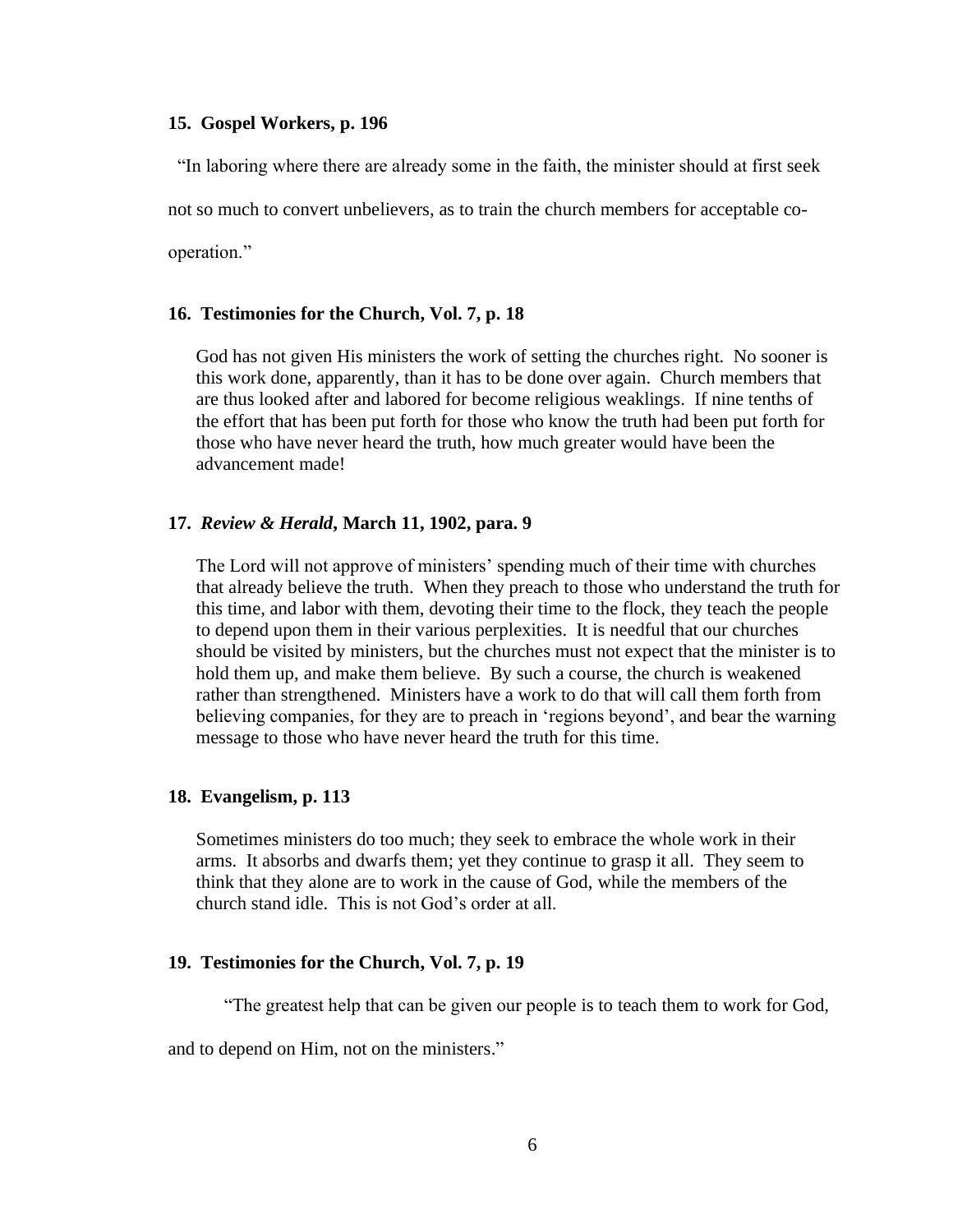## **20. Testimonies for the Church, Vol. 7, pp. 18 and 19**

"So long as church members make no effort to give others the help given them,

great spiritual feebleness must result."

## **21. Gospel Workers, p. 197-198**

In some respects the pastors occupies a position similar to that of the foreman of a gang of laboring men or the captain of a ship's crew. They are expected to see that the men over whom they are set, do the work assigned to them correctly and promptly, and only in case of emergency are they to execute in detail.

The owner of a large mill once found his superintendent in a wheel-pit, making some simple repairs, while a half-dozen workmen in the line were standing by, idly looking on. The proprietor, after learning the facts, so as to be sure that no injustice was done, called the foreman to his office and handed him his discharge with full pay. In surprise the foreman asked for an explanation. It was given in these words: 'I employed you to keep six men at work. I found the six idle, and you doing the work of but one. Your work could have been done just as well by any one of the six. I cannot afford to pay the wages of seven for you to teach the six how to be idle.'

This incident may be applicable in some cases, and in others not. But many pastors fail in not knowing how or in not trying, to get the full membership of the church actively engaged in the various departments of church work. If pastors would give more attention to getting and keeping their flock actively engaged at work, they would accomplish more good, have more time for study and religious visiting, and also avoid many causes of friction.

Why Established Churches Do Not Need Settled Pastors

# **22. Acts of the Apostles, p. 105**

Forgetting that strength to resist evil is best gained by aggressive service, they began to think that they had no work so important as that of shielding the church in Jerusalem from the attacks of the enemy. Instead of educating the new converts to carry the gospel to those who had not heard it, they were in danger of taking a course that would lead all to be satisfied with what had been accomplished. To scatter His representatives abroad, where they could work for others, God permitted persecution to come upon them. Driven from Jerusalem, the believers went everywhere preaching the word.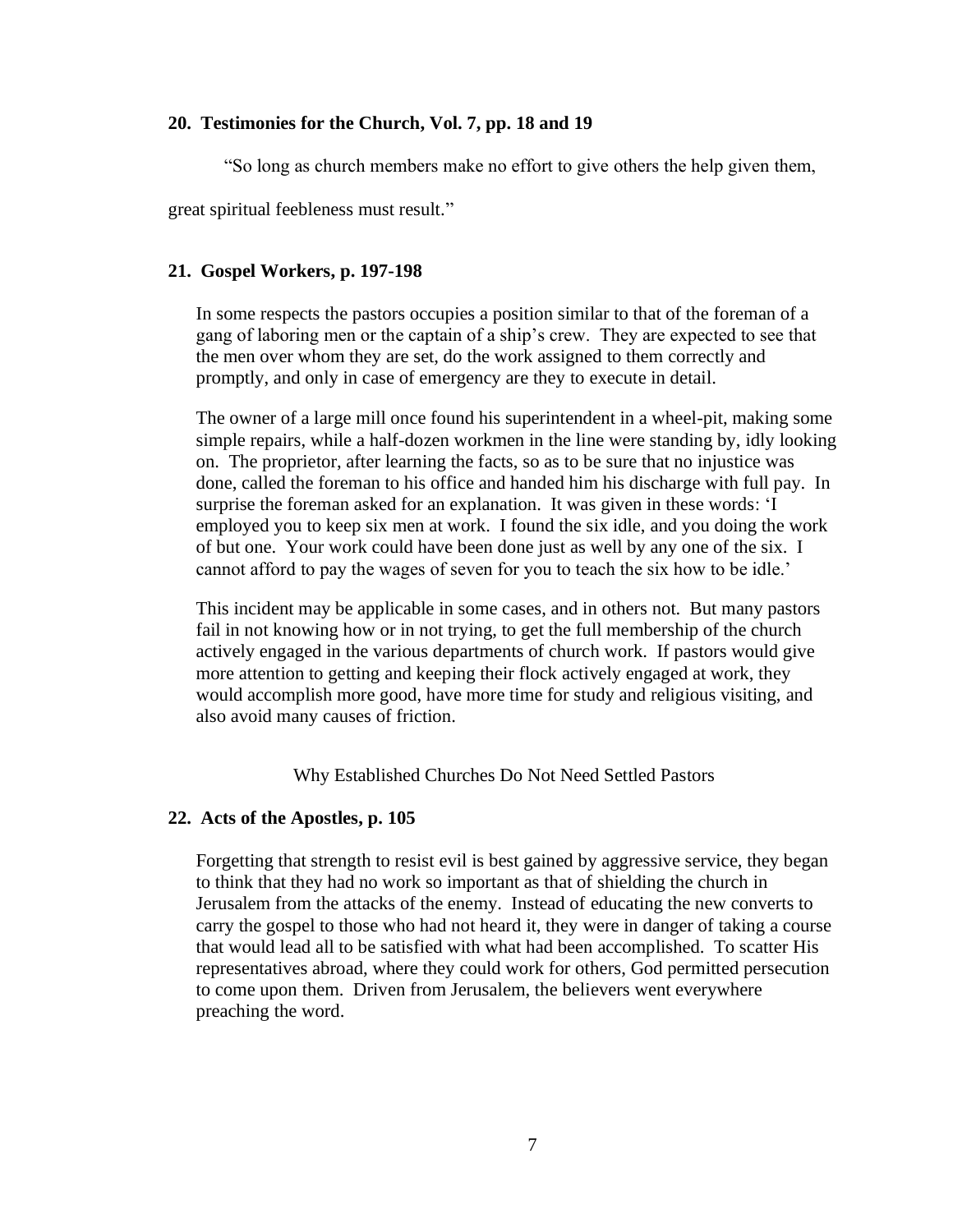#### **23. Fundamentals of Christian Education, p. 267**

"Those who would be over-comers must be drawn out of themselves, and the only thing which will accomplish this great work, is to become intensely interested in the salvation of others."

Note that Ellen White's primary rationale for the church to be into this model of

ministry had to do with the spiritual nurture of existing Adventists. She clearly

envisioned a working church to be a healthy church, and a pastor-dependent church to be

unhealthy.

## **24. H.M.S. Richards, Feed My Sheep, (Washington: Review and Herald, 1958), p. 156**

H.M.S. Richards refers to this common understanding among early Adventists

churches needing pastors as being in poor spiritual health:

Then he went on to write about something which I suppose is hard for some of us today to understand and feel about as he did. He mentioned what he called the 'unfortunate growing tendency in our denomination toward settled pastorates.' The time of too many of our preachers, instead of being occupied with carrying the message into new fields, is taken up in settling church difficulties and laboring for men and women who should be towers of strength instead of subjects for labor.

When I was baptized, and later became a young preacher, we looked upon churches that had to have settled pastors over every flock as being decadent. Most of our preachers were out on the firing line, holding meetings, winning men to Christ, and raising up new churches. Then every few months they would come around and visit the churches that had already been established. This seemed to be, according to our view of it, the plan of the apostolic church.

On Troubled Churches Calling for a Settled Pastor

#### **25. Evangelism, p. 381**

The churches are dying and they want a minister to preach to them. They should be taught to bring a faithful tithe to God, that He may strengthen and bless them: they should be brought into working order, that the breath of God may come into them.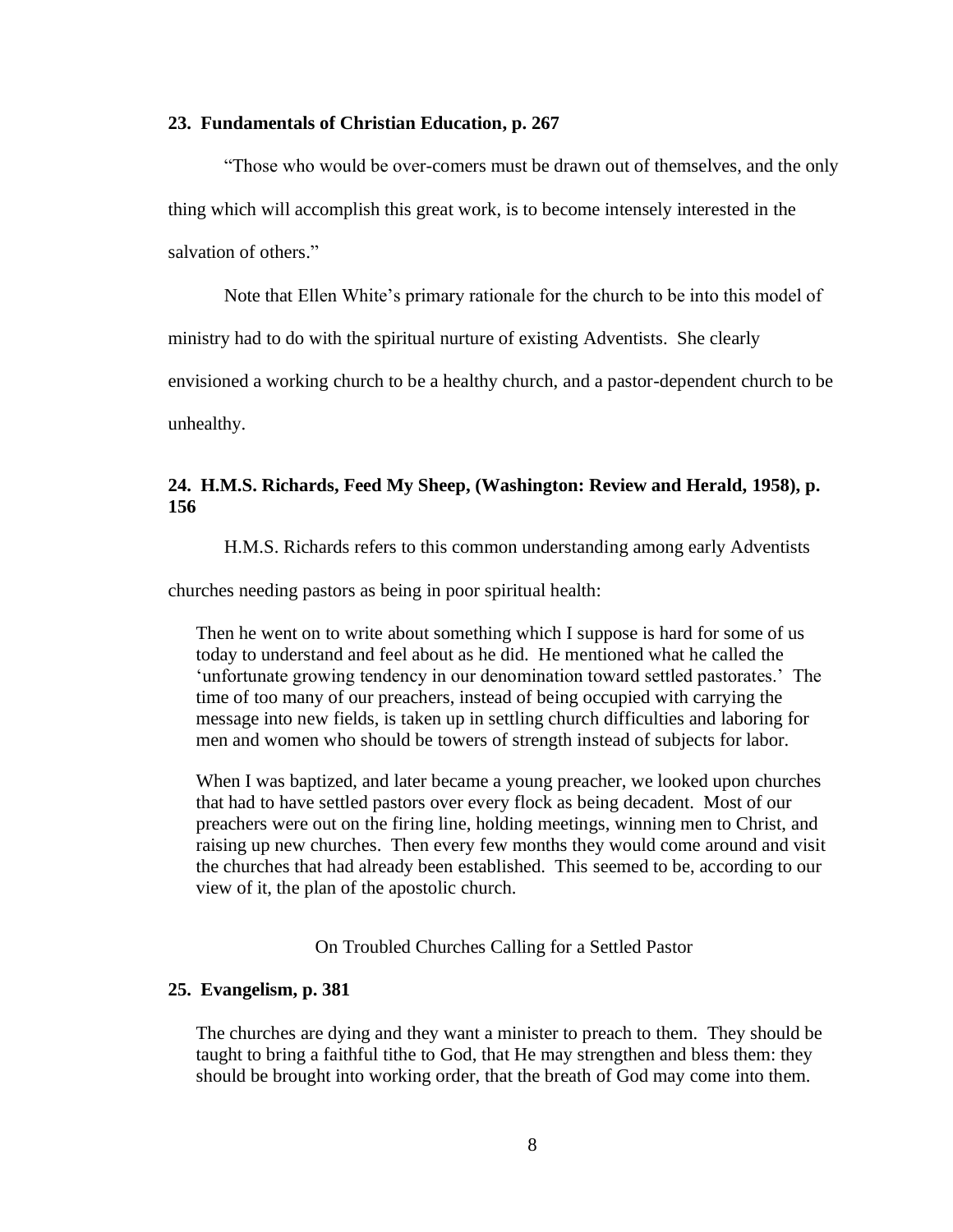They should be taught that unless they can stand alone, without a minister, they need to be converted anew, and baptized anew. They need to be born again.

## **26. "The Most Effective Agent for God,"** *Signs of The Times***, Jan. 27, 1890**

The success of a church does not depend on the efforts and labor of the living preacher, but it depends upon the piety of the individual members. When the members depend upon the minister as their source of power and efficiency, they will be utterly powerless. They will imbibe his impulses, and be stimulated by his ideas, but when he leaves them, they will find themselves in a more hopeless condition than before they had his labors. I hope that none of the churches in our land will depend upon a minister for support in spiritual things; for this is dangerous. When God gives you light, you should praise him for it. If you extol the messenger, you will be left to barrenness of soul. Just as soon as the members of a church call for the labors of a certain minister, and feel that he must remain with them, it is time that he was removed to another field, that they may learn to exercise the ability which God has given them. Let the people go to work. Let them thank God for the encouragement they have received, and then make it manifest that it has wrought in them a good work. Let each member of the church be a living, active agent for God, both in the church and out of it. We must all be educated to be independent, not helpless and useless. Let it be seen that Christ, not the minister, is the head of the church. The members of the body of Christ have a part to act, and they will not be accounted faithful unless they do act their part. Let a divine work be wrought in every soul, until Christ shall behold his image reflected in his followers.

#### **27. Medical Ministry, p. 315**

"Upon all who believe, God has placed the burden of raising up churches, for the

express purpose of educating men and women to use their entrusted capabilities for the

benefit of the world, employing the means He has lent for His glory."

#### **28. Acts of the Apostles, p. 109**

It is a fatal mistake to suppose that the work of soul saving depends alone upon the ministry. The humble consecrated believer upon whom the Master of the vineyard places a burden for souls is to be given encouragement by the men upon whom the Lord has laid larger responsibilities.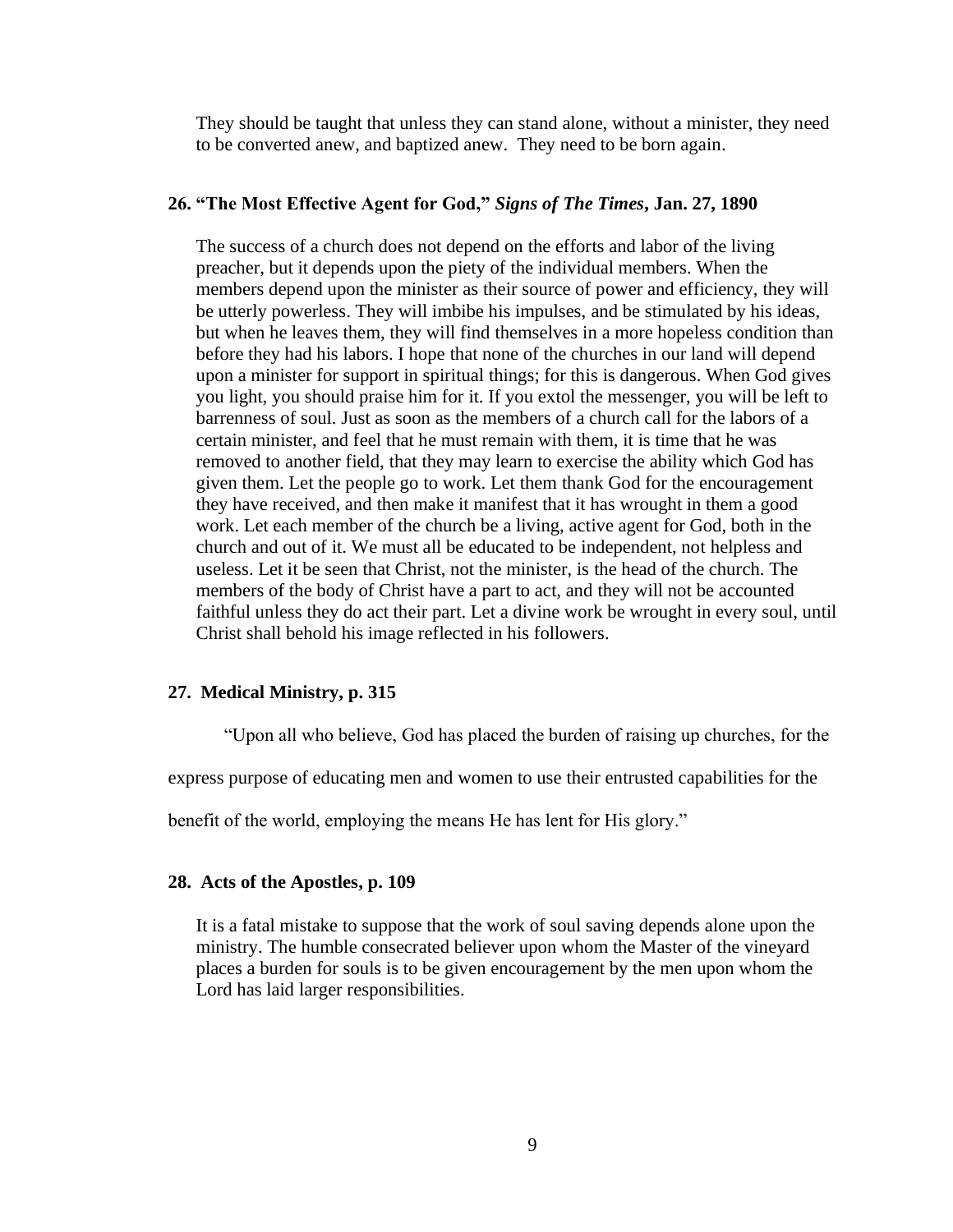#### **29. Christian Service, p. 58**

God expects His church to discipline and fit its members for the work of enlightening the world. An education should be given that would result in furnishing hundreds who would put out to the exchangers valuable talents. By the use of these talents, men would be developed who would be prepared to fill positions of trust and influence, and maintain pure, uncorrupted principles.

#### **30. Christian Service, p. 61**

As Churches are established it should be set before them that it is even from among them that men must be taken to carry the truth to others, and raise new churches. Therefore, they must all work, and cultivate to the utmost the talents that God has given them, and be training their minds to engage in the service of their Master.

A Foreshadowing of Decline

Perhaps the most stunning quote of all concerning settled pastors and church

planting comes from A.G. Daniells, who at the time he said the following was GC

President. He and Ellen White were the last and strongest opponents to settled pastors.

And though A.G. was not a prophet, it appears that for at least one moment he prophesied

quite accurately.

# **31. A.G. Daniells, Ministerial Institute Address, Los Angeles, California, March, 1912**

We have not settled our ministers over churches as pastors to any large extent. In some of the very large churches we have elected pastors, but as a rule we have held ourselves ready for field service, evangelistic work and our brethren and sisters have held themselves ready to maintain their church services and carry forward their church work without settled pastors. And I hope this will never cease to be the order of affairs in this denomination; for when we cease our forward movement work and begin to settle over our churches, to stay by them, and do their thinking and their praying and their work that is to be done, then our churches will begin to weaken, and lose their life and spirit, and become paralyzed and fossilized and work will be on a retreat.